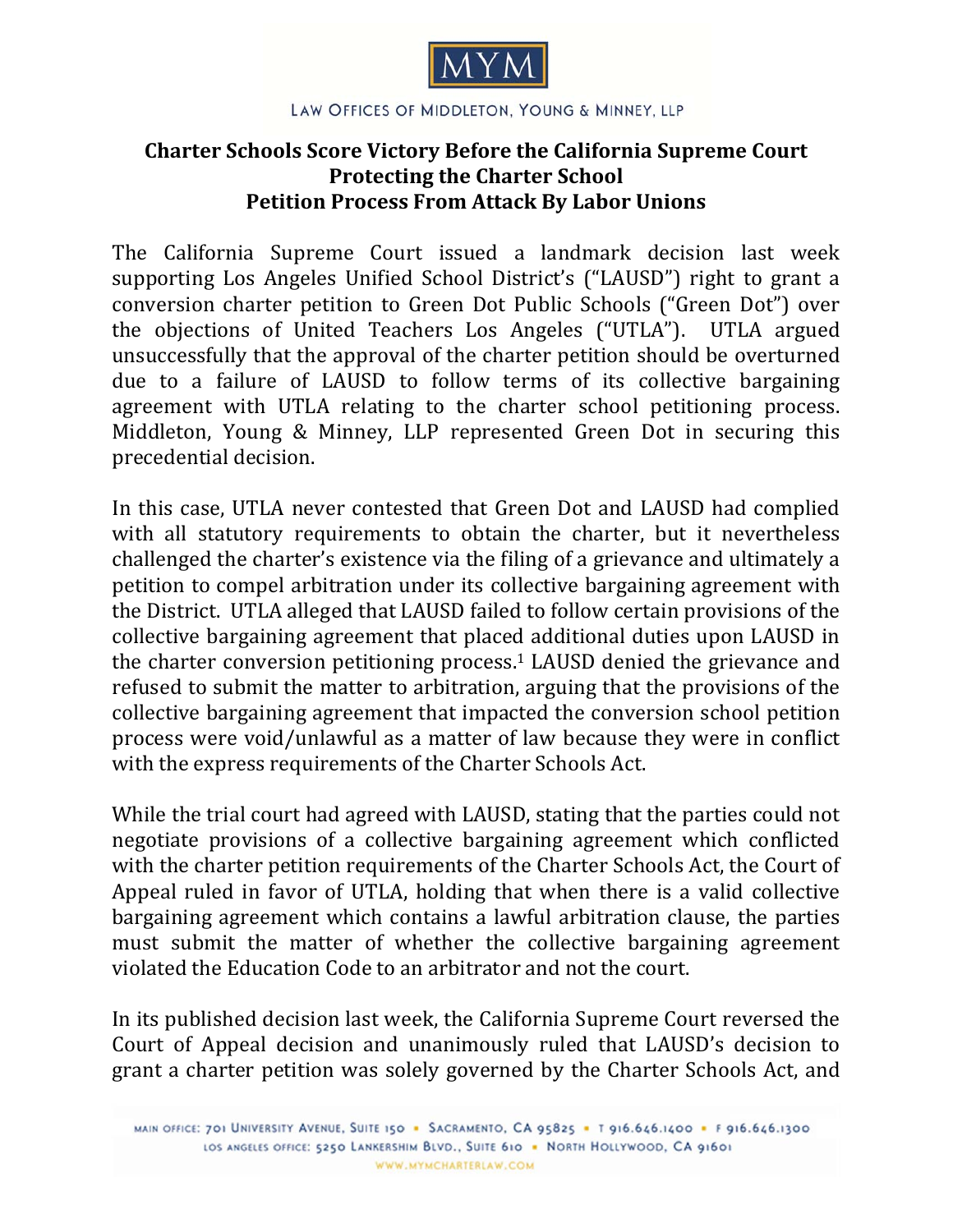that the court [not an arbitrator] was the proper place to determine whether a conflict exists between the requirements of the collective bargaining agreement and the law. The Court further held that an arbitrator has no authority to award charter revocation or rescission  $-$  as those rights are held exclusively by the granting agency. In unmistakably clear terms, the Court ruled that a provision of a collective bargaining agreement cannot "annul, replace or set aside Education Code provisions" including those at issue in this case related to charter petitioning.

Citing that UTLA failed to specify which provisions of the collective bargaining agreements were allegedly violated, the Court did state that UTLA could go back to the trial court to allege violations of any specific provisions of the collective bargaining agreement so long as such provisions were not in conflict with the Charter Schools Act.

This case is the first published opinion by any court in California which addresses labor unions and the charter petition process since the legislature passed AB  $631$  – a law which specifically included a prohibition against collective bargaining agreements from controlling school districts' decisions to approve or deny charter petitions.

While this case arose in the context of the conversion chartering process, the decision more broadly protects against intrusion by any collective bargaining provisions that are in conflict with the rights of charter schools under the Charter Schools Act.

For a copy of this decision, please click the following link to our website at [www.mymcharterlaw.com.](http://www.mymcharterlaw.com/pdf/UTLA v LAUSD Cal Supreme Court Decision 062812.pdf) 

If you have any questions about this case and how it might apply to your situation, please feel free to contact either Jim Young *jyoung@mymlaw.com* or Chastin Pierman cpierman@mymlaw.com at 916-646-1400.

Footnote<sup>1</sup>: For example, one requirement is that LAUSD "urge that the charter applicants discuss such matters with District staff (at the Charter Schools Office), and also with UTLA, so that they can become fully aware of their options for seeking exemptions or waivers, or obtaining dependent charter status, without undertaking the burdens and responsibilities of conversion Charter School status." (See Section 2.0(b) of the LAUSD UTLA Collective Bargaining Agreement.)